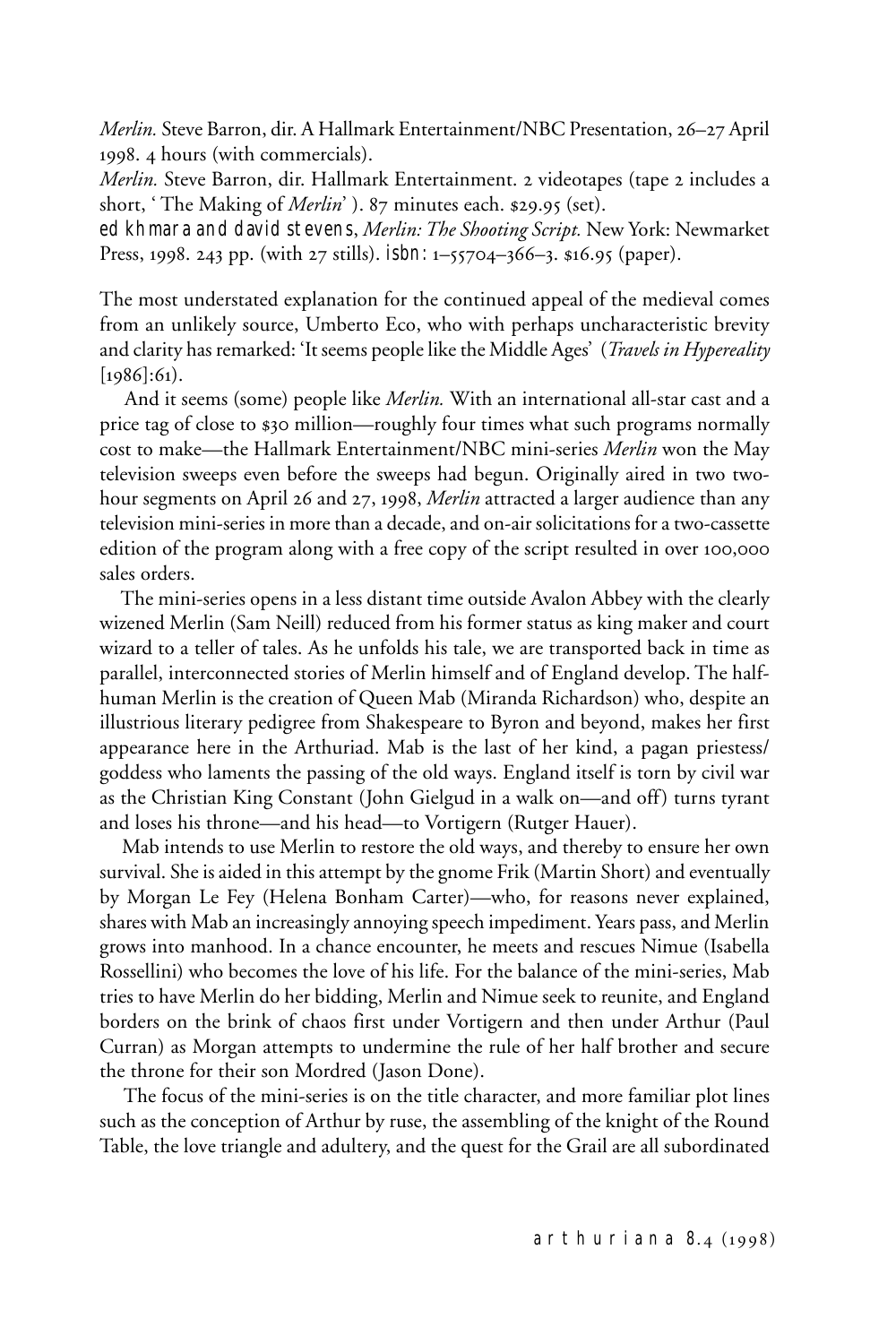

*Sam Neill as the title character in Hallmark Entertainment/NBC's* Merlin. *(Still courtesy of NBC. Photo by Oliver Upton.)*

to the story of Merlin and his pursuit of Nimue. Throughout, there are nods toward and borrowings from earlier films including Boorman's *Excalibur, Jurassic Park* (in which Neill had a starring role), and *Dragonslayer.*

 If—to quote Eco again—it seems people like the Middle Ages, it seems (some) Arthurian scholars do not like anything that smacks of irreverence when it comes to retelling the legend of Camelot. A quick review of the responses on arthurnet to *Merlin* shows subscribers are nothing if not passionate about the cinematic matter of Arthur. And the more scholarly subscribers have been reduced to the depths of despair by the mini-series' less-than-orthodox approach to the matter of Arthur.

 Certainly, focusing on Merlin—or just on any other Arthurian character—is not in and of itself problematic—Paul Bryer's 1996 novel *In a Pig's Ear* takes a similar approach in its modern retelling of the legend of Arthur. But the makers of this mini-series are unable or unwilling to trust the basics of the story they seek to tell. The Arthurian story survives retelling after retelling because it is first and foremost a good story. The essential narremes are already there; they simply need to be teased out and adapted to whatever purpose a storyteller wants. Since the writers here do not trust their basic materials, the mini-series too often gets bogged down, and the plot meanders or simply drags—at least 30 minutes could be cut from the mini-series without harming the story.

 The special effects—touted by Hallmark and NBC in the series' promotional materials—are more distraction than anything else. Frik's ubiquity is at best distracting. Anachronisms and historical inaccuracies abound—see the archives of arthurnet